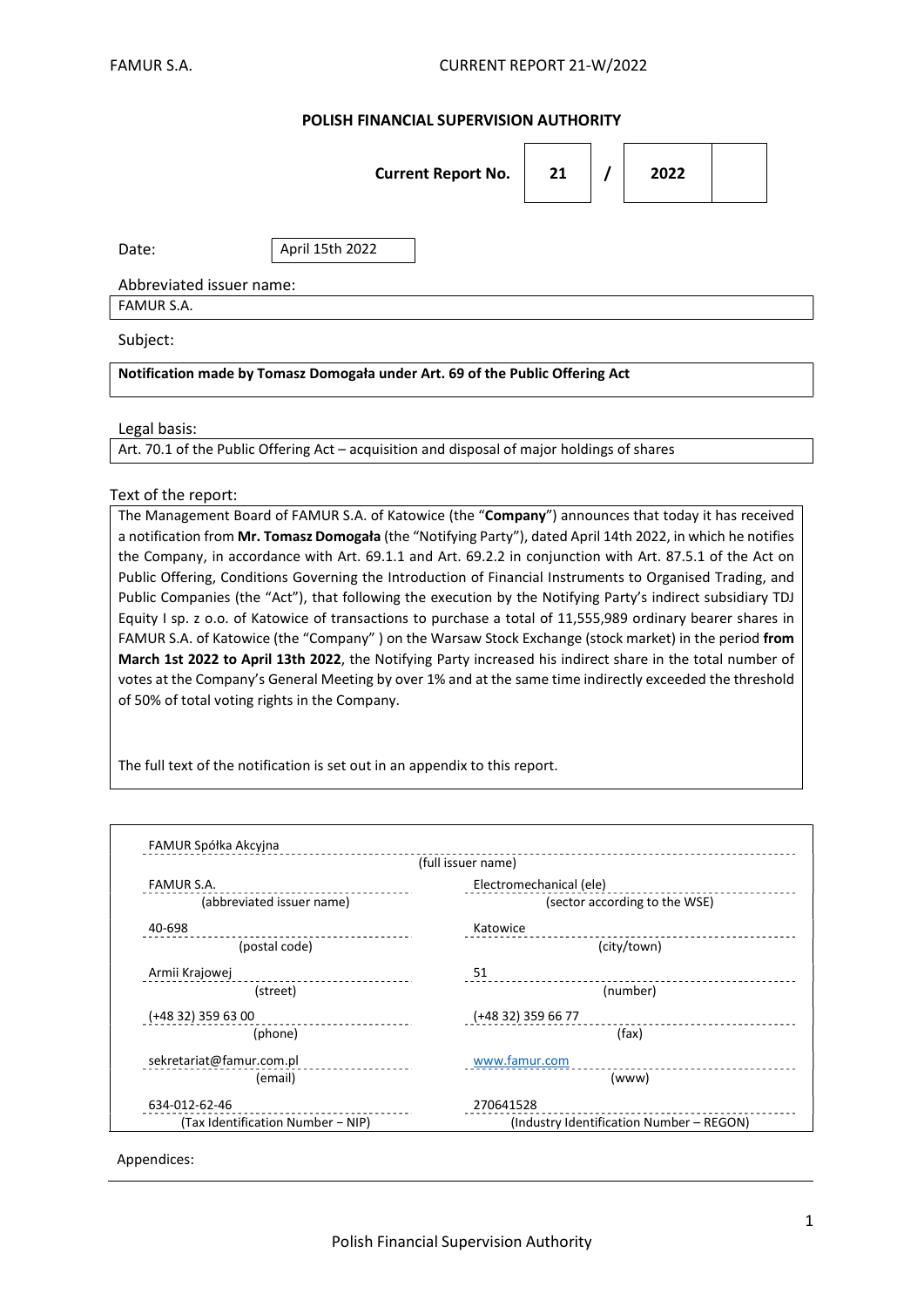| File:             | <b>Description</b>  |
|-------------------|---------------------|
| Powiadomienie.pdf | <b>Notification</b> |

## SIGNATURES OF AUTHORISED REPRESENTATIVES

| Date            | Full name         | Position                                                           | Signature |
|-----------------|-------------------|--------------------------------------------------------------------|-----------|
| April 15th 2022 | Mirosław Bendzera | President of<br>the Management Board                               |           |
| April 15th 2022 | Tomasz Jakubowski | Vice President, Chief<br>Operating Officer,<br>Underground segment |           |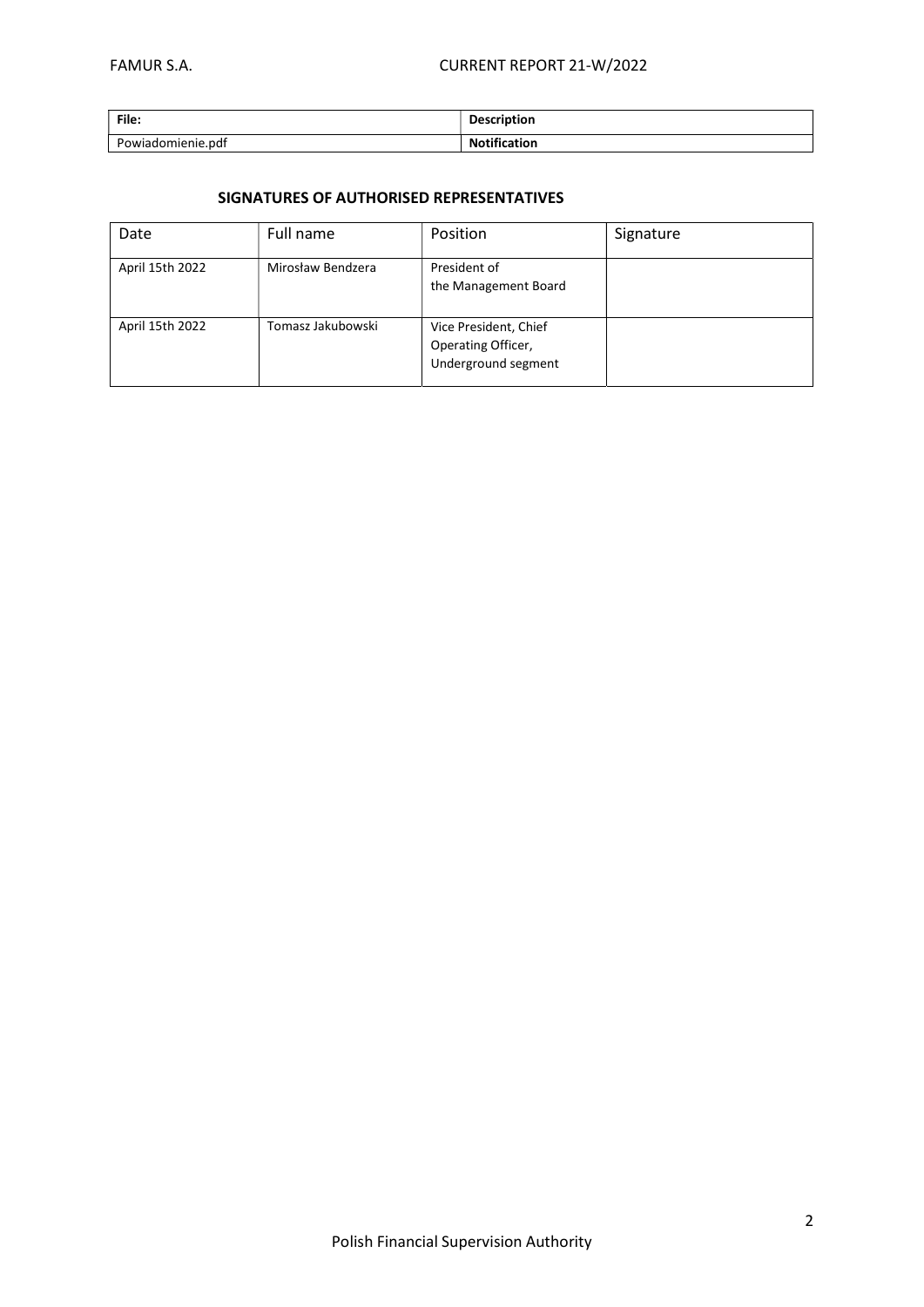FAMUR S.A.

ul. Armii Krajowej 51

40-698 Katowice, Poland

Notifying Party: Tomasz Domogała Address for notices: al. Roździeńskiego 1A, 40-202 Katowice, Poland Represented by attorney-in-fact Grzegorz Morawiec

### Notification

# under Art. 69.1.1 and Art. 69.2.2 in conjunction with Art. 87.5.1 of the Act on Public Offering, Conditions Governing the Introduction of Financial Instruments to Organised Trading, and Public Companies (the "Act")

Acting pursuant to Art. 69.1.1 and Art. 69.2.2 in conjunction with Art. 87.5.1 of the Act, the Notifying Party would like to inform you that following the execution by the Notifying Party's indirect subsidiary TDJ Equity I sp. z o.o. of Katowice of transactions to buy a total of 11,555,989 ordinary bearer shares in FAMUR S.A. of Katowice the "Company" ) on the Warsaw Stock Exchange (stock market) in the period from March 1st 2022 to April 13th 2022 , the Notifying Party increased his indirect share in the total number of votes at the Company's General Meeting by over 1% and at the same time indirectly exceeded the threshold of 50% of total voting rights in Famur S.A.

Prior to the change, the Notifying Party held indirectly, through the subsidiaries TDJ Equity I sp. z o.o, the Company and Famur Finance sp. z o.o., 278,172,470; 85,655; and 1,000 ordinary bearer shares in the Company, respectively, that is a total of 278,259,125 ordinary bearer shares in the Company, representing approximately 48.41% of the Company's share capital and conferring 278,259,125 voting rights, or approximately 48.41% of total voting rights in the Company; no voting rights could be exercised in respect of the 85,655 and 1,000 ordinary bearer shares, representing jointly approximately 0.015% of the share capital and the same percentage of total voting rights within the meaning of the Act, as those shares were the Company's treasury shares.

The Notifying Party further reports that on March 18th 2022 a decrease in the Company's share capital through the cancellation of 82,539 treasury shares, i.e. by PLN 825.39, was registered, as announced by the Company in Current Report No. 13/2022.

After the changes, the Notifying Party holds indirectly, through the subsidiaries TDJ Equity I Sp. z o.o, the Company and Famur Finance sp. z o.o., 289,728,459; 3,116; and 1,000 ordinary bearer shares in the Company, respectively, that is a total of 289,732,575 ordinary bearer shares in the